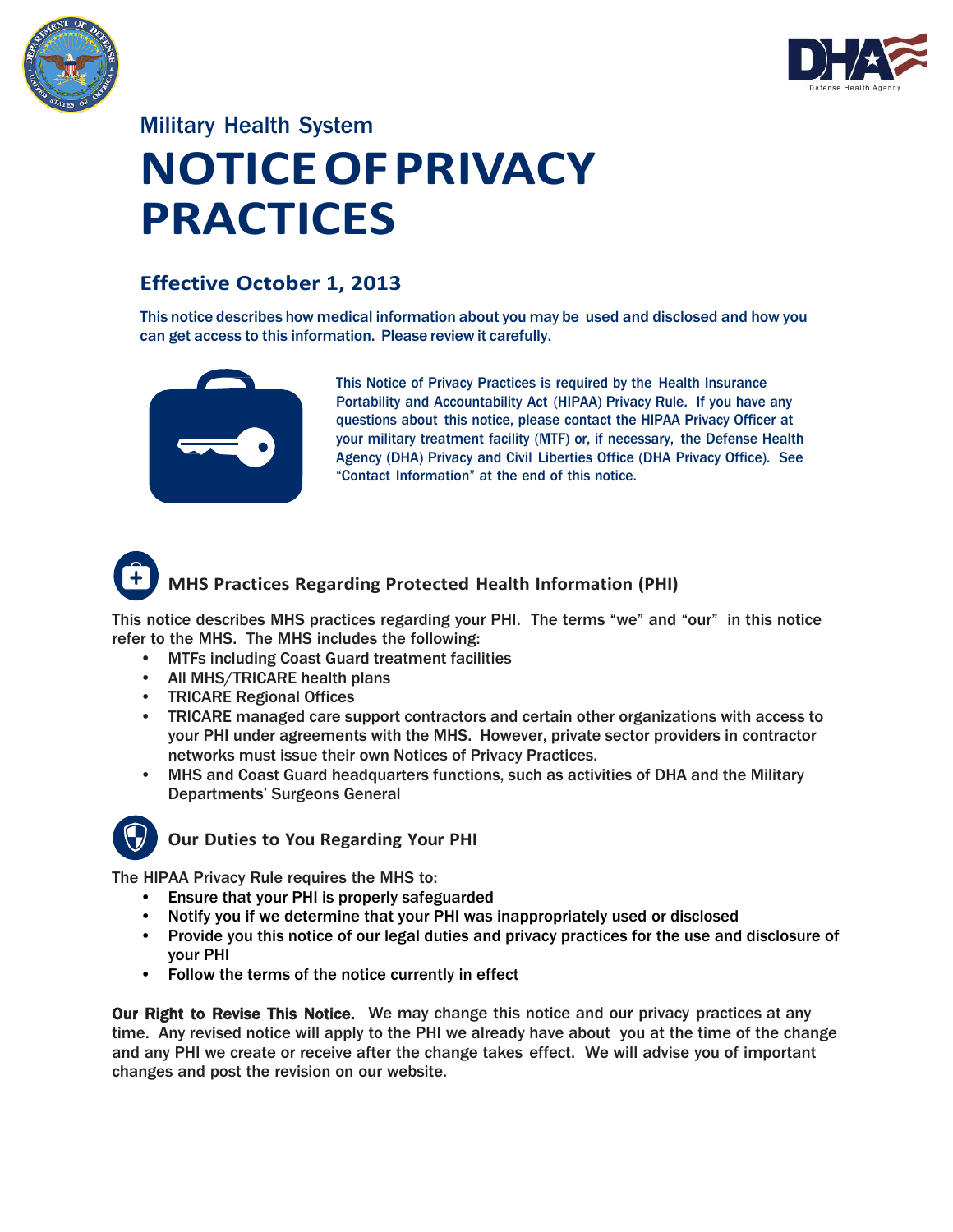How to Obtain a Copy of This Notice. This notice is available in paper copy at your MTF and is also available on our website. You can ask for a paper copy at your next appointment, or call and request that we mail a copy to you, even if you have previously agreed to receive this notice electronically.

### **How We May Use or Disclose Your PHI Without YourAuthorization**

Treatment. To provide, coordinate, or manage your health care. For example, we may disclose your PHI to another MTF, physician, or health care provider, such as a specialist, pharmacist, or laboratory, who, at the request of your provider, becomes involved with your health care.

Payment. To obtain payment for your health care services. This may include certain activities needed to approve or pay for your health care services, such as using or disclosing your PHI to obtain approval for a hospital stay.

Health Care Operations. To support the daily activities related to health care. These activities include, but are not limited to, quality assessment activities, patient safety, investigations, oversight of staff performance, practitioner training, licensing, communications about a product or service, and conducting or arranging for other health care related activities. We do not use or disclose any genetic information for underwriting purposes.

Business Associates. To certain companies ("business associates") that provide various services to the MHS (for example, billing, transcription, software maintenance, legal services, and managed care support). The law requires that business associates protect your PHI and comply with the same HIPAA Privacy standards that we do.

Armed Forces PHI for Military Activity and National Security. To certain officials and for special government functions including:

- Military command authorities, where needed, to ensure the proper execution of the military mission, including evaluation of fitness for duty
- The Department of Veterans Affairs (VA) for determinations of your eligibility for benefits
- Foreign military authorities with respect to their armed services members
- Authorized Federal officials for national security or intelligence activities, or protective services for the President and others

Public Health. To public health authorities and parties regulated by them, as permitted by law. Examples of why they may need your PHI include prevention or control of disease, injury, or disability.

Reporting Victims of Abuse, Neglect, or Domestic Violence. To government authorities that have authority to receive such information, including a social service or protective service agency.

Communicable Diseases. To a person who might be at risk of contracting or spreading a communicable disease or condition.

Workers' Compensation. To workers' compensation programs.

Health Oversight. To a health oversight agency legally authorized for audits, investigations, and inspections. Such activities may include the health care system, government benefit programs, civil rights laws, and other government regulatory programs.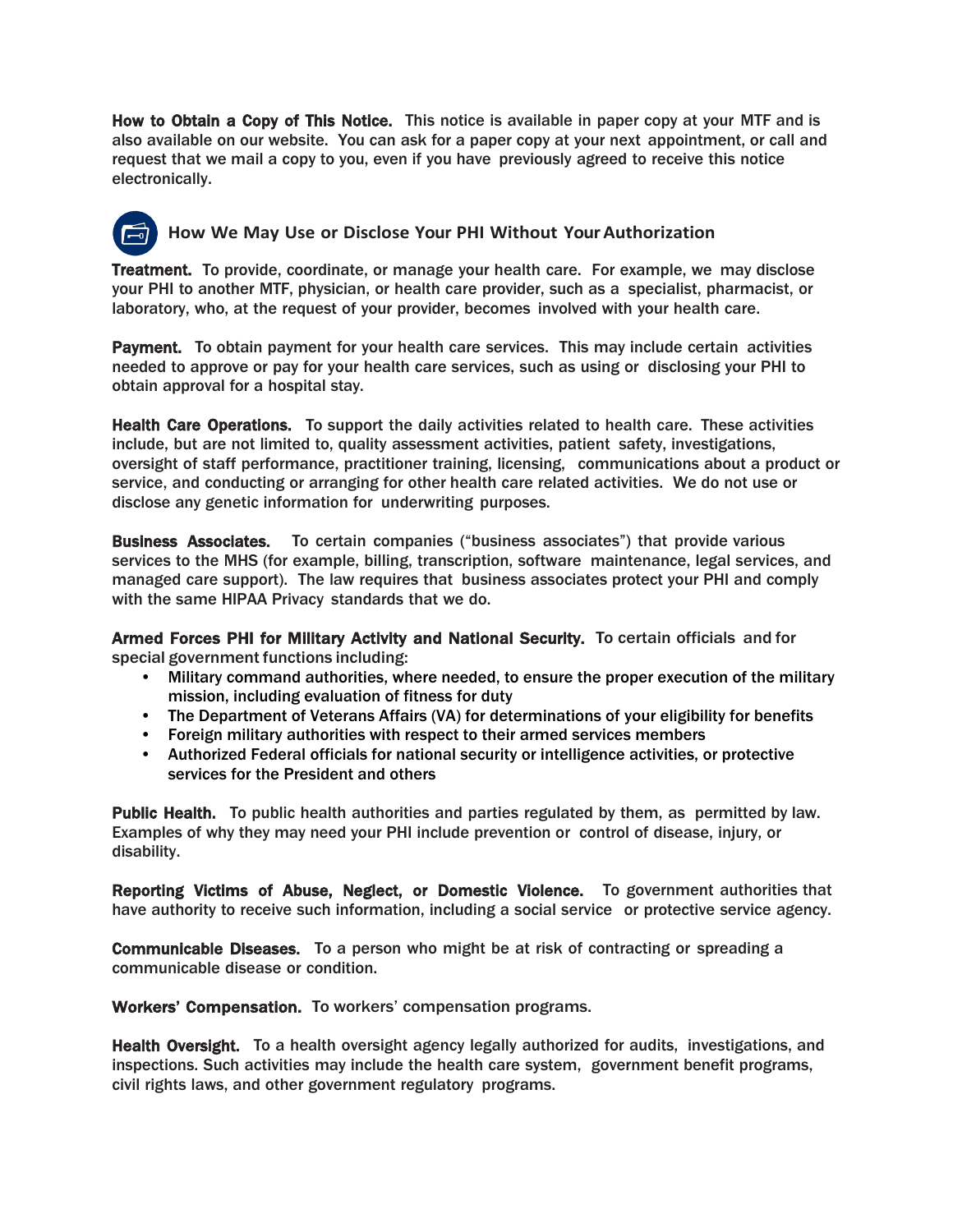Required by Law. To government and other entities as required by federal or state law (including DoD and Military Department regulations). For example, we may be required to disclose your PHI to the Department of Health and Human Services (HHS) investigating HIPAA violations or to a DoD Inspector General conducting other investigations.

Legal Proceedings. To parties and entities in proceedings of courts and administrative agencies, including in response to a court order or subpoena.

Inmates. To a correctional facility with respect to inmates.

Coroners, Funeral Directors, and Organ Donations. To coroners, medical examiners, or funeral directors, and to determine the cause of death or for the performance of other duties. PHI also may be used and disclosed for cadaver organs, eyes, or tissue donations.

Law Enforcement. To law enforcement authorities. For example, to investigate a crime involving the MHS or its patients.

Research. To researchers. The MHS reviews research proposals and protocols to ensure the privacy of your PHI requested for such research activities.

Avert Threats. To prevent or lessen a serious and imminent threat to the health or safety of a person or the public.

Disclosures by the Health Plan. To parties that need your PHI for health plan purposes such as enrollment, eligibility verification, coordination of coverage, or other benefit programs.

Minors and Other Represented Beneficiaries. To parents, guardians, and other personal representatives, generally consistent with the law of the state where treatment is provided.



**How We May Use or Disclose Your PHI Unless You Object**

MTF Directories. To individuals who ask for you by name at an MTF (disclosures are limited to your name, where you are receiving care, and your general condition). We may also tell members of the clergy your religious affiliation.

Individuals Involved in Your Health Care. To the following persons or entities:

- A member of your family, or any other person you identify who is involved, before or after your death, in your health care or payment for care, unless we are aware of a deceased individual's contrary preference
- A person who is responsible for your care who needs to know about your location, general condition, or death
- An authorized entity to assist in disaster relief efforts



**Uses and Disclosures Requiring Your Authorization**

Any use or disclosure of your PHI not described in this notice requires your written authorization. Some uses and disclosures, even if included in this notice, would not be permitted without your written authorization. These include the following three activities in which the MHS does not engage:

Sharing your psychotherapy notes with a third party who is not a part of your care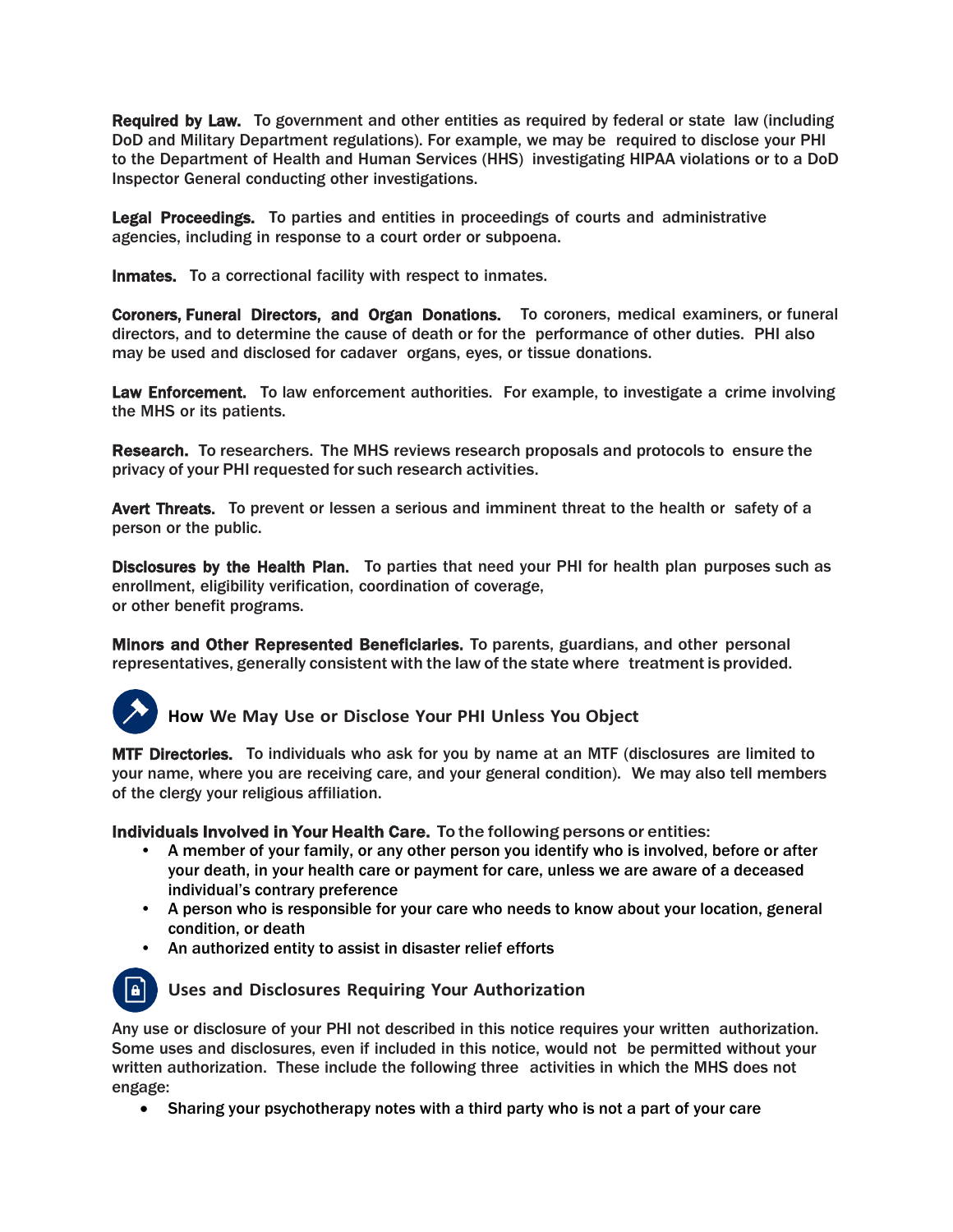- Sending information to encourage you to buy a product if we are paid to send that information or make that communication
- Selling your PHI

If you authorize us to share your PHI, you can revoke your authorization at any time by contacting your MTF HIPAA Privacy Officer, but your revocation will only apply to information not already disclosed.



### **Your Rights Regarding Your Health Information**

You may exercise the following rights through a written request to you MTF Privacy Officer. If your request does not relate to an MTF, please go to the "Contact Us" page of the TRICARE website, which will provide additional information on submitting your written request. Depending on your request, you may also have rights under the Privacy Act of 1974.

Right to Inspect and Copy. As allowed by law, you may inspect and request a copy of your medical or billing records (including an electronic copy, if we maintain the records electronically). You have the right to have the information sent directly to a party you designate, such as your physician. In limited situations, we may deny your request or part of it, but if we do, we will tell you why in writing and explain your right to review, if any.

Right to Request Restrictions. You may ask us not to share any part of your PHI for treatment, payment, or health care operations. You may also request that we limit the information we share about you to someone who is involved in your care or the payment of your care. In your request, you must tell us what information you want restricted, and to whom you want the restriction to apply. Neither the MTF nor DHA is required to agree to your request. We will not deny a request to restrict disclosure of your PHI to a health plan (including a TRICARE health plan), where the PHI relates to the care which you paid for in full out of pocket. We will not use or disclose your PHI in violation of a restriction to which we agreed, unless your PHI is needed for emergency treatment. We permit you, the MTF, or DHA to end a previously agreed-upon restriction at any time by providing written notice.

Right to Request Confidential Communications. You may request that we communicate with you in a certain way or at a certain location (e.g., only at home or only by mail). We will accommodate reasonable requests.

Right to Request Amendment. You may request an amendment to your PHI if you believe there is an error. You must tell us what you would like corrected or added to your information and why. If we approve your request, we will make the correction

or addition to your PHI. If we deny your request, we will tell you why and explain your right to file a written statement of disagreement.

Right to an Accounting of Disclosures. You may request that we provide you with an accounting of when your PHI was disclosed outside the MHS, but an accounting will not include certain disclosures (e.g. for treatment purposes). You are entitled to one disclosure accounting in a 12 month period at no charge. We may charge a fee for additional requested accountings. Your request must state the time period for which you want to receive the accounting, which may be up to six years before the date of your request.